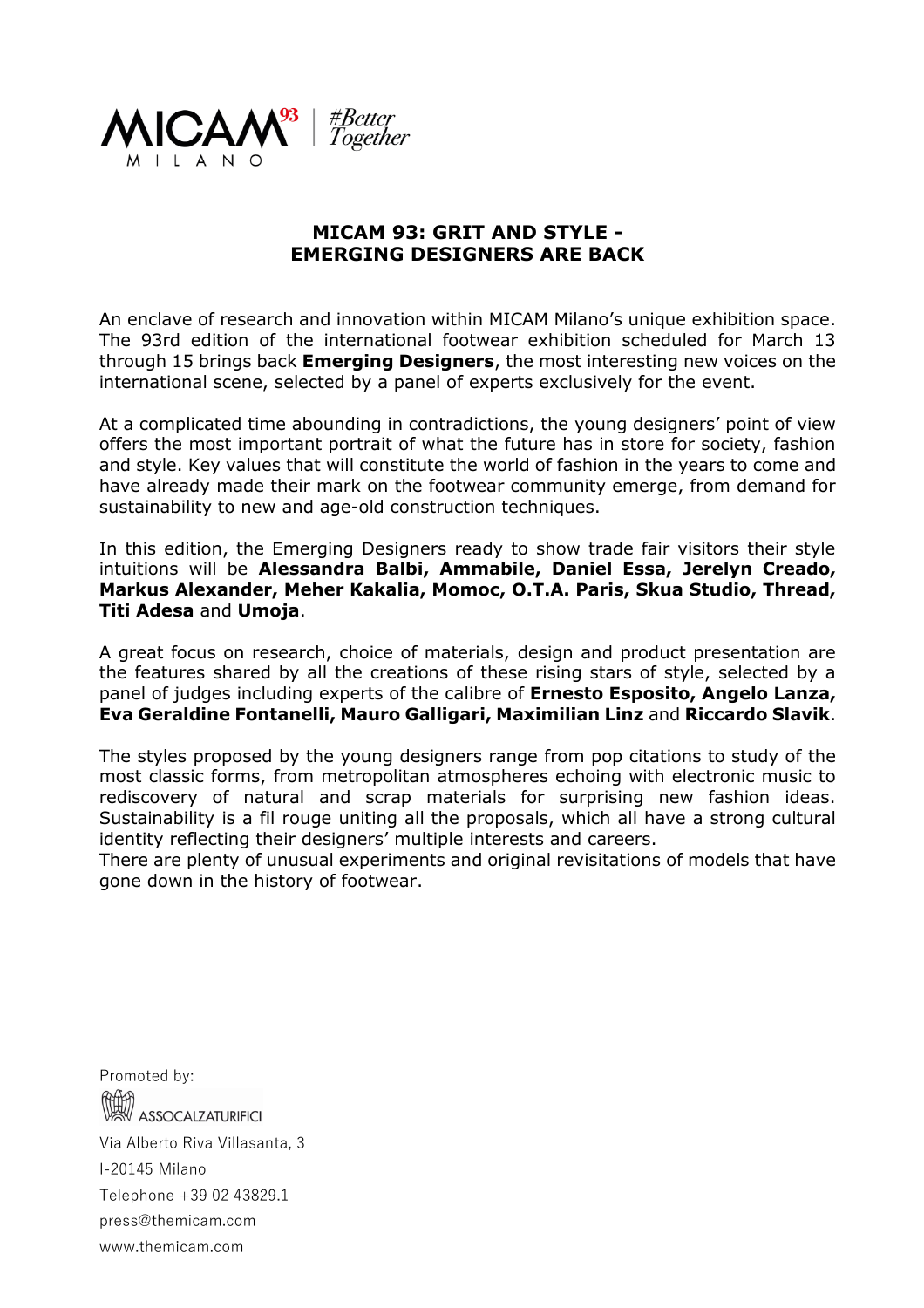

## **THE DESIGNERS**

**Alessandra Balbi – (brand\_Alessandra Balbi)**: from a degree in Architecture at the Politecnico di Milano to the London College of Fashion. Her collection is a blend of these two different dimensions, skilfully woven together by the artisans of the Valle del Brenta, in Veneto.

**Rafaela Zago – (brand\_Ammabile)**: from Brazil, her entirely hand-crafted collection is named after her grandmother; she chooses exotic eco-friendly skins for her creations. She studied in London.

**Daniel Essa – (brand\_Daniel Essa)**: born in Syria, where he cultivated a passion for sewing as a small boy. He studied economy but also attended the prestigious French fashion school ESMOD in Damascus. As a refugee fleeing from the war in his country, he went first to Spain and then France where he launched his collection in 2018. His sneakers are also worn by Whoopi Goldberg. In his collections, he uses cowhides from sustainably raised livestock.

**Jerelyn Creado – (brand\_Jerelyn Creado):** born in India, she studied in London and Milan. She believes firmly in sustainability, as a lasting value and not just a passing fashion, and chooses to work with real leather because it is biodegradable.

**Marcus Thomas – (brand\_Marcus Alexander):** from Oakland, in California, he outsources production of his shoes to an all-female factory in China.

**Meher Kakalia – (brand\_Meher Kakalia)**: born in Karachi, Pakistan, she studied finance in London before discovering her true calling and returning to her homeland to become a stylist. Meher's colourful collection owes much to the embroiderers and ancient traditions of her country.

**Gabriela Machado – (brand\_Momoc)**: born in Spain, she worked in Luxembourg in the field of finance but after a few months spent at an organic farm in New Zealand she discovered the value of the circular economy. After becoming interested in circular fashion, she set up her own company and started to research alternative materials such as pineapple and cactus leather, creating a number of eco-friendly collections.

**Arnaud Barboteau – (brand\_O.T.A. Paris)**: the founder of a French brand, Arnaud produces sneakers with soles made out of recycled rubber tyres: 3 pairs of shoes can be made using one tyre. Alongside his recycled soles, Arnaud chooses leathers from Portugal and Italy in order to offer the highest quality.

Promoted by: **ASSOCALZATURIFICI** Via Alberto Riva Villasanta, 3 I-20145 Milano Telephone +39 02 43829.1 press@themicam.com www.themicam.com